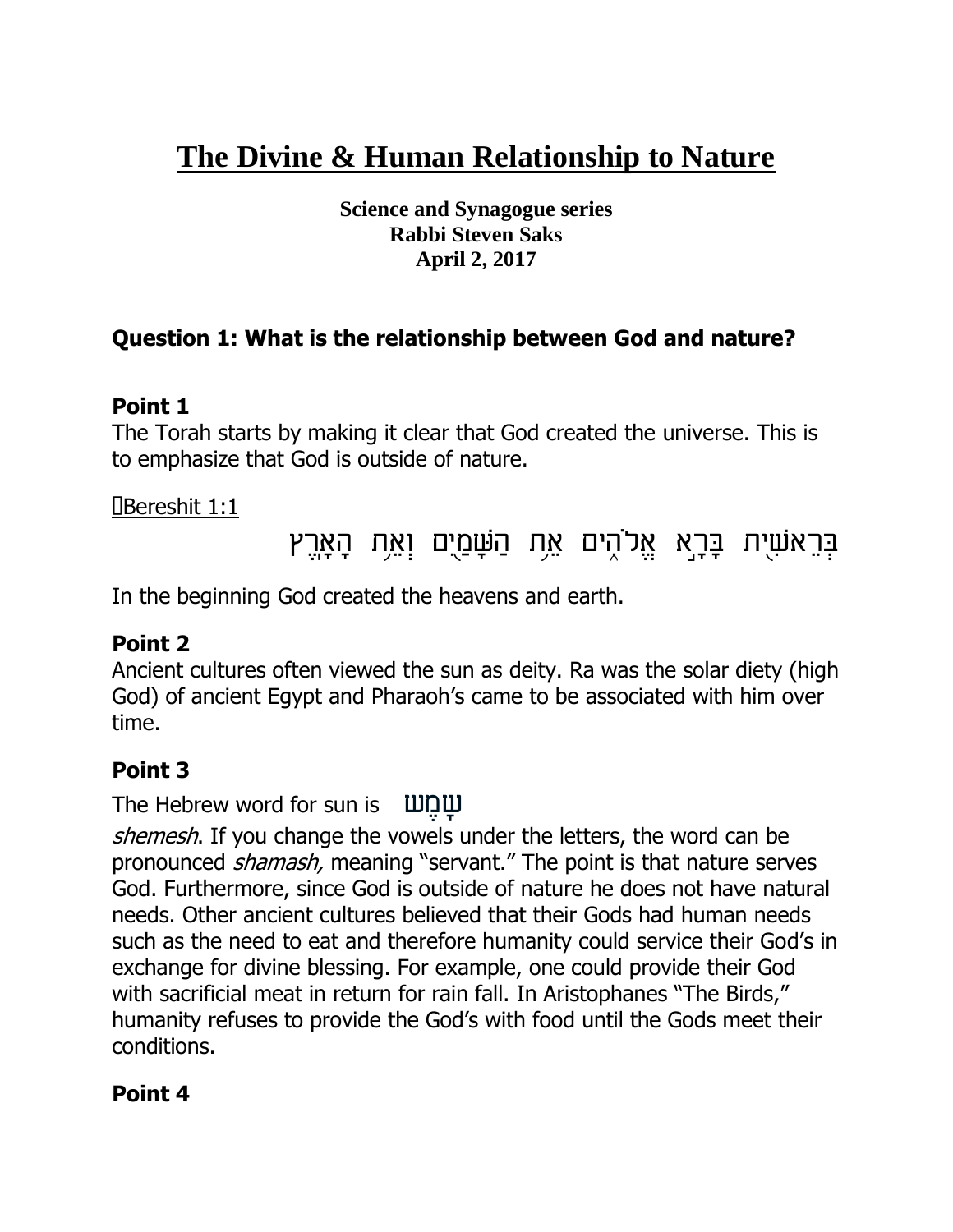The Ten Plagues are meant to demonstrate God's mastery over the universe.

a. God first attacks the Egyptian water source by turning it to blood. Plagues 1-6 all show that God can manipulate nature to perform his will. It should be noted that the Egyptian magicians were able to duplicate the first two plagues. They were able to turn their staffs into  $\overline{I}$  which Rashi understands to refer to a snake. It should be noted that the typical word  $for$  snake is not  $\Box$ סערע but  $\Box$ תנחש $\Box$  therefore is has been suggested that לתניז can also refer to a crocodile. In Ezekiel 29:3 Pharaoh is referred to as פַּרְעה מֶלֶךְ-מִצְרַיִם תהַחַּנִּים הַגָּדוֹל

Pharaoh the king of Egypt, the big crocodile.

The Egyptian magicians are not able to duplicate the third plague of lice and declare in Exodus 8:15

# אֵצְבַּע אֱלֹהִים הִוא

It is the finger of God.

The Egyptians have come to realize that the plagues are indeed the work

of a deity. The use of the term Elochim אֲלֹהִים to refer to God is significant

because it simply means "God" but does not denote the God of Israel.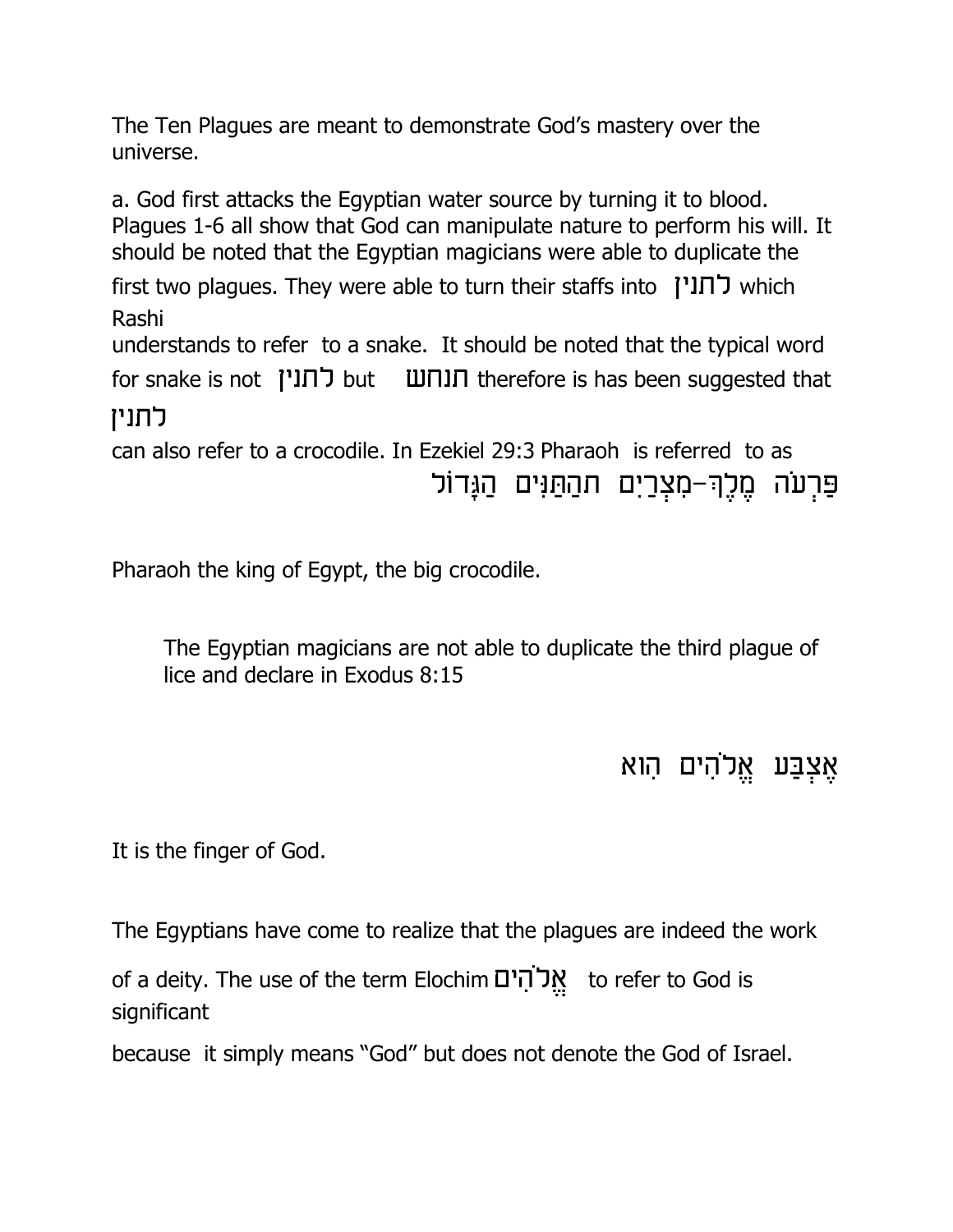The seventh plague of hail, God appears to defy nature by sending flaming hail. Rashi points out that God preformed two miracles in order to bring about this plague. The first is that the fire shot downward, the second is that the water and fire functioned in unison. In order to serve God, fire and water made peace.

The ninth plague of darkness is meant to mock Pharaoh. By this point in Egyptian history the Pharaoh had come to be seen as the human embodiment of the solar deity who was the head of the Egyptian pantheon. This is a direct attack on Pharaoh's divine status and supremacy over nature.

# **Point 4**

Scientific explanations have been

proposed for all the plagues and it has been asserted that they were

not supernatural in nature. While

some find this threatening it does not

need to be. The plagues are referred

to as (signs and

wonder) and their purpose is to

demonstrate God can impose his will

on the world. To argue as to whether these signs and wonders violated scientific law misses the point.

The Torah itself even provides a scientific explanation for the splitting of the Sea of Reads. We are told that "God moved the sea with a strong east wind all night." It has been observed in Egypt as well as elsewhere that strong wind can change water levels to the point where bodies of water which were no longer crossable become temporarily crossable. The "miracle" of the splitting of the sea is in its timing.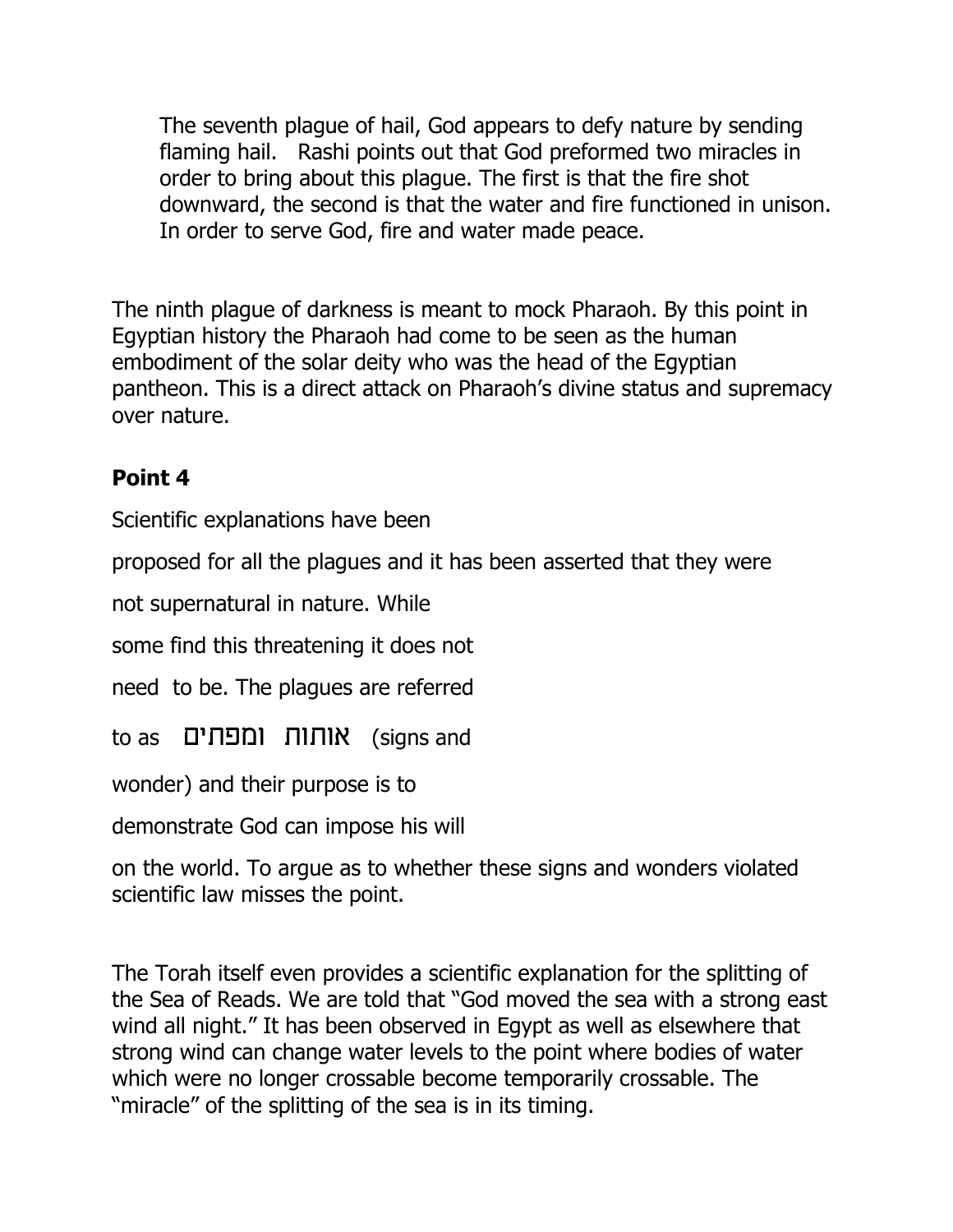According to Shemot Rabbah 21:6 the sea was created on the condition that it would split for the Israelites at the proper time. This is based on the the phrase from Shemot 14:27:

וַיָּשָׁב הַיָּם לִפְנוֹת בַּקֶר לְאֵיחָנו

and the sea went back to its power.

The word means "it power" but can be understood to mean

לתנאו הרשאון

"it's original stipulation."

#### **Point 5**

God's actual name is

#### אהיה אשר אהיה

God declares to Moses at the Burning Bush that his true name is *Ehyeh* Asher Ehyeh, which is often mistranslated as "I am what I am." The correct translation is "I will be what I will be." The difference between the two translations is enormous. "I am what I am" is the answer we would expect from a God who views himself as the deistic deity. Deists believe that God created the world and then stepped back and let nature take its course. Before the arrival of ancient Israel the ancients viewed history in cyclical terms. Seasons would come and seasons would go. People would be born and die. The strong would oppress the weak and such a God or Gods would reason, if people want to treat each other with cruelty, so be it. However, the name "I will be what I will be" denotes that God has not yet completed his creating of this world and is still active in it. In other words, God has unfinished business to do ,but, needs a nation to help him perfect the world. Therefore he stepped into history to liberate a people who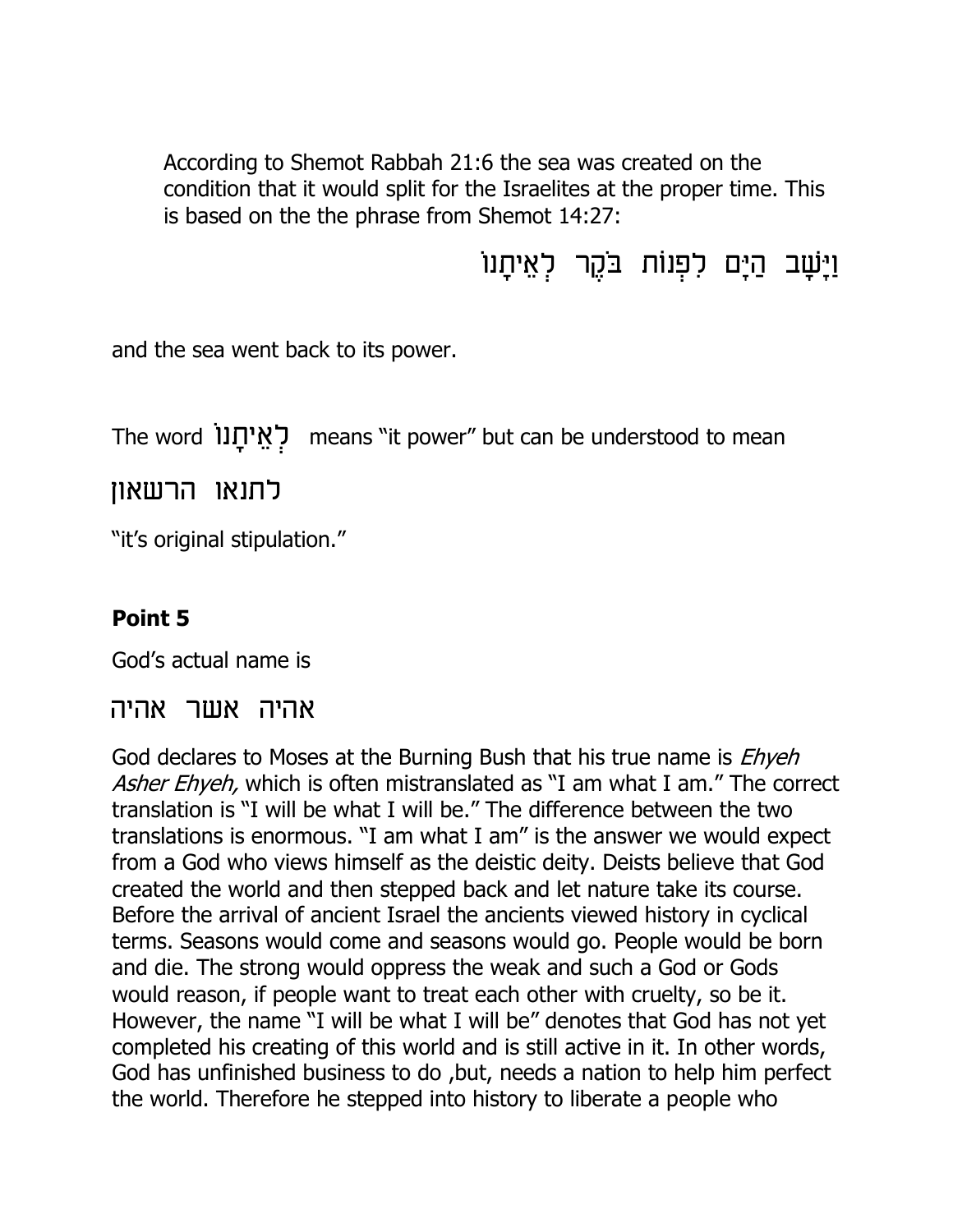understood the danger of tyranny all too well and gave them his Torah (which literally means teachings). The Torah teaches us how to improve the world.

# **Question 2: Are humans a part of nature or apart from nature?**

## **Point 1:**

The relationship between man and nature is a curious one. The other creatures are created by God without much fanfare. However, when humans are created God declares:

Gen. 1:26

#### $\frac{1}{1}$ בְּצַלְמֶוּ כִּדְמוּחֶנוּ וְיִרְד<sup>ְי</sup> בִדְגַת הַיָּם וּבְעוֹף הַשָּׁמַיִם וּבַבְּהֵמָה  $\mathbf{1}$ ،<br>ا וַי<sub>ַּ</sub>אמֶר אֱלהִים וַ<u>עֲ</u>שֶׂה אָדֶם ױב<del>ָכָל־הָא</del>ָ֫רֶץ

"Let us make man in our image and likeness. They shall rule over the fish…birds…animals… and whole earth."

# **Point 2**

We have already established that God is outside of nature and now see that humanity is created in his image. Does that mean that humans too are outside of nature?

# **Point 3**

Rabbi Chanina (Bereshit Rabbah 8:12) notes that if humans are worthy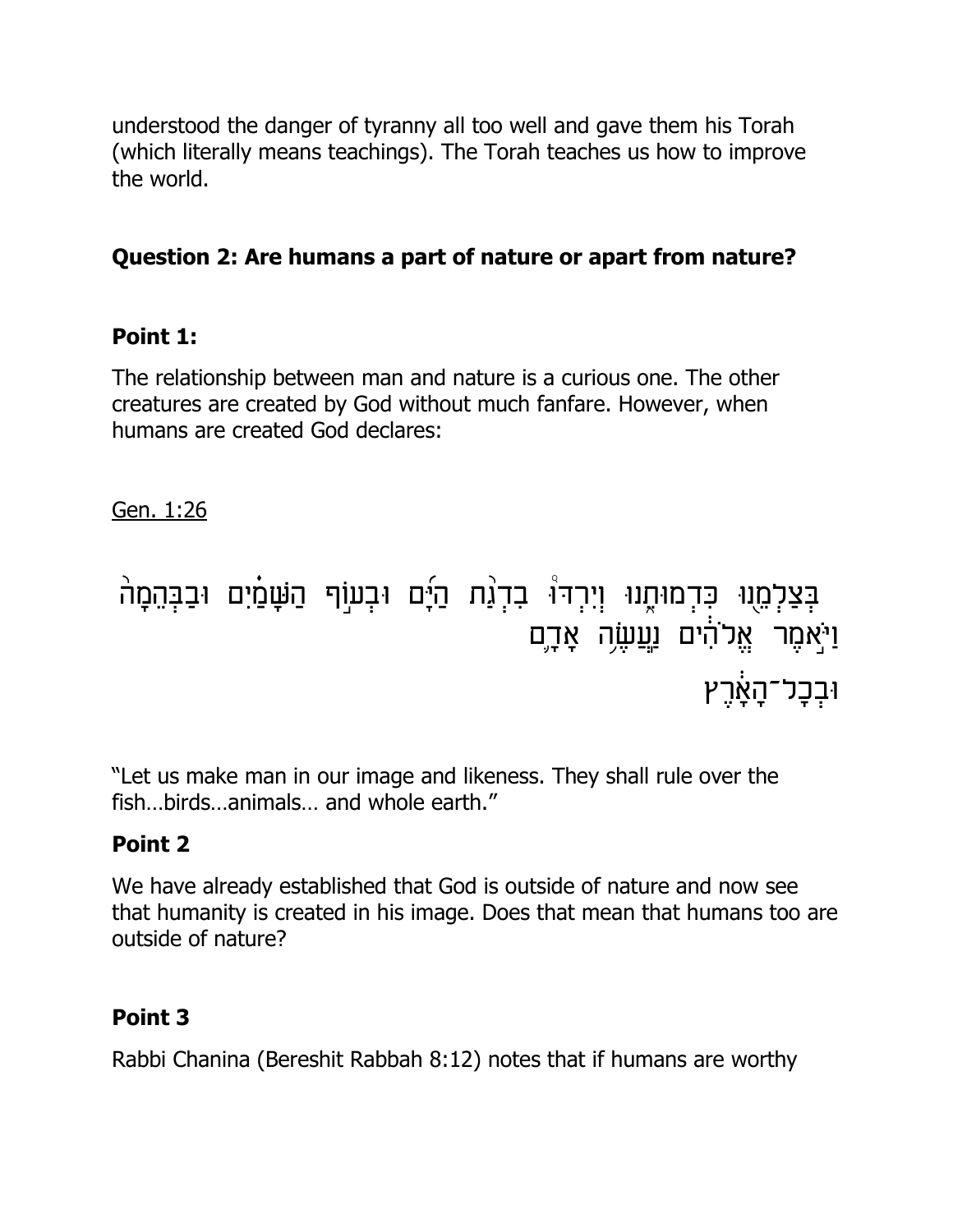they shall  $177$  (dominate) the earth but if they are not they shall be

(dominated).

Rabbi Yaakov (Bereshit Rabbah 8:12) said: "One who is in our image, like our form' [is told] to dominate. One who is not 'in our image, like our form [is] to be dominated."

#### **Point 4**

Custodial responsibility

of the earth includes both the obligation to ק<mark>ָׁעָבְרָהְ וּלְשָׁמְרָה</mark> (work and guard it) as described in Gen. 2:16.

We see a tension develop. Working implies human intervention in the natural order. As we have already seen God's desires human intervention to help perfect his world. God taught humanity creative skills (such as making fire as detailed in Bereshit Rabbah 11:2) so they could use these creative skills to perfect the world. Guarding implies a preservation of nature. The commandment to preserve nature is illustrated by the commandment of (Don't Destroy). This is the biblical commandment to refrain from wasting any resource which has legitimate human value. This principle is based on the passage in Deuteronomy 20:19-20 which prohibits the needless destruction of trees during wartime, but was extended in the Talmud to include all forms of wastefulness (see Kiddushin 32a)..

Furthermore, while the Torah does allow for animals to be used as a food source (which seems natural as many animals are predatory themselves)